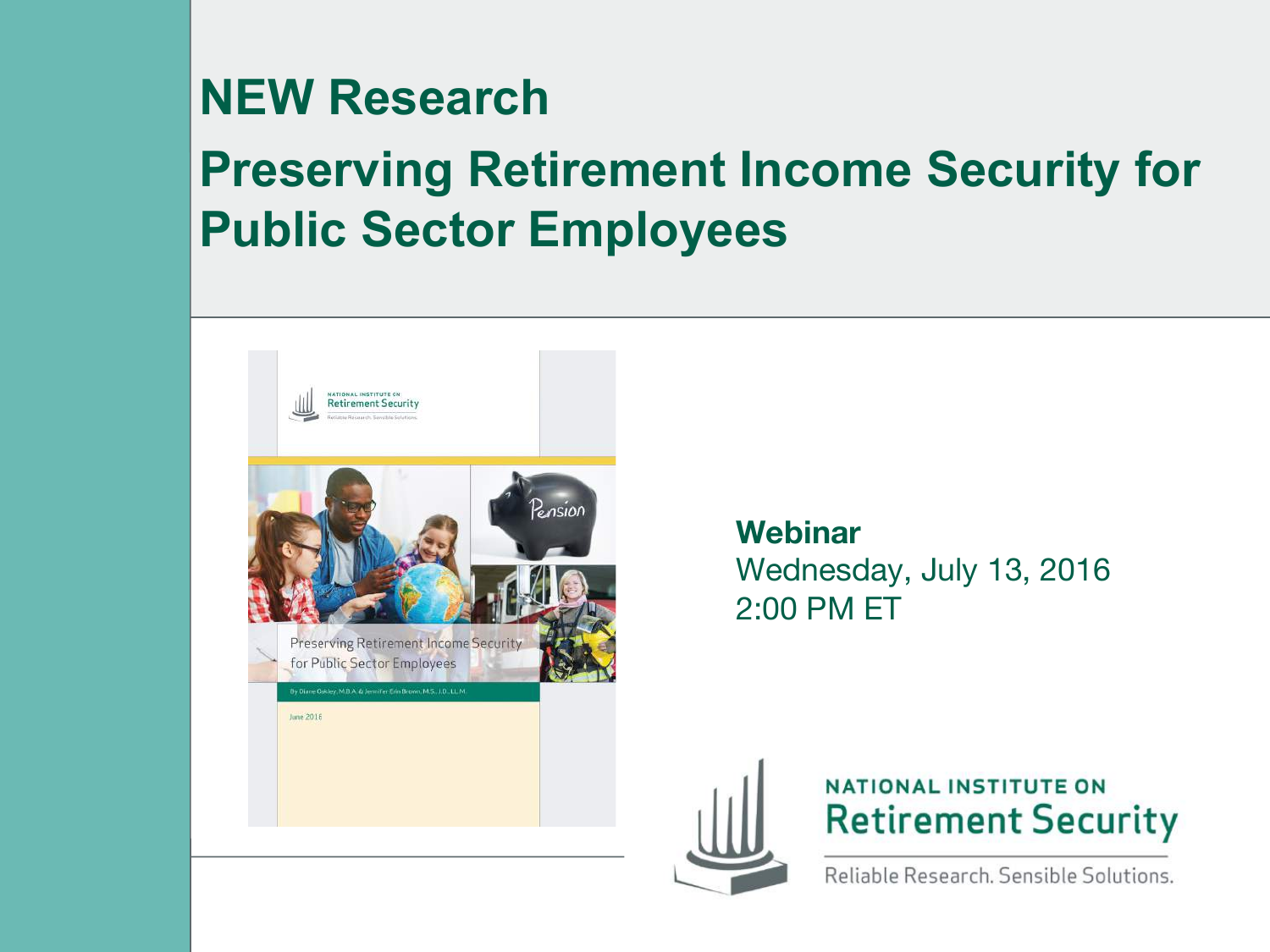

- Logistics & Introductions
- Research Review
- Q&A

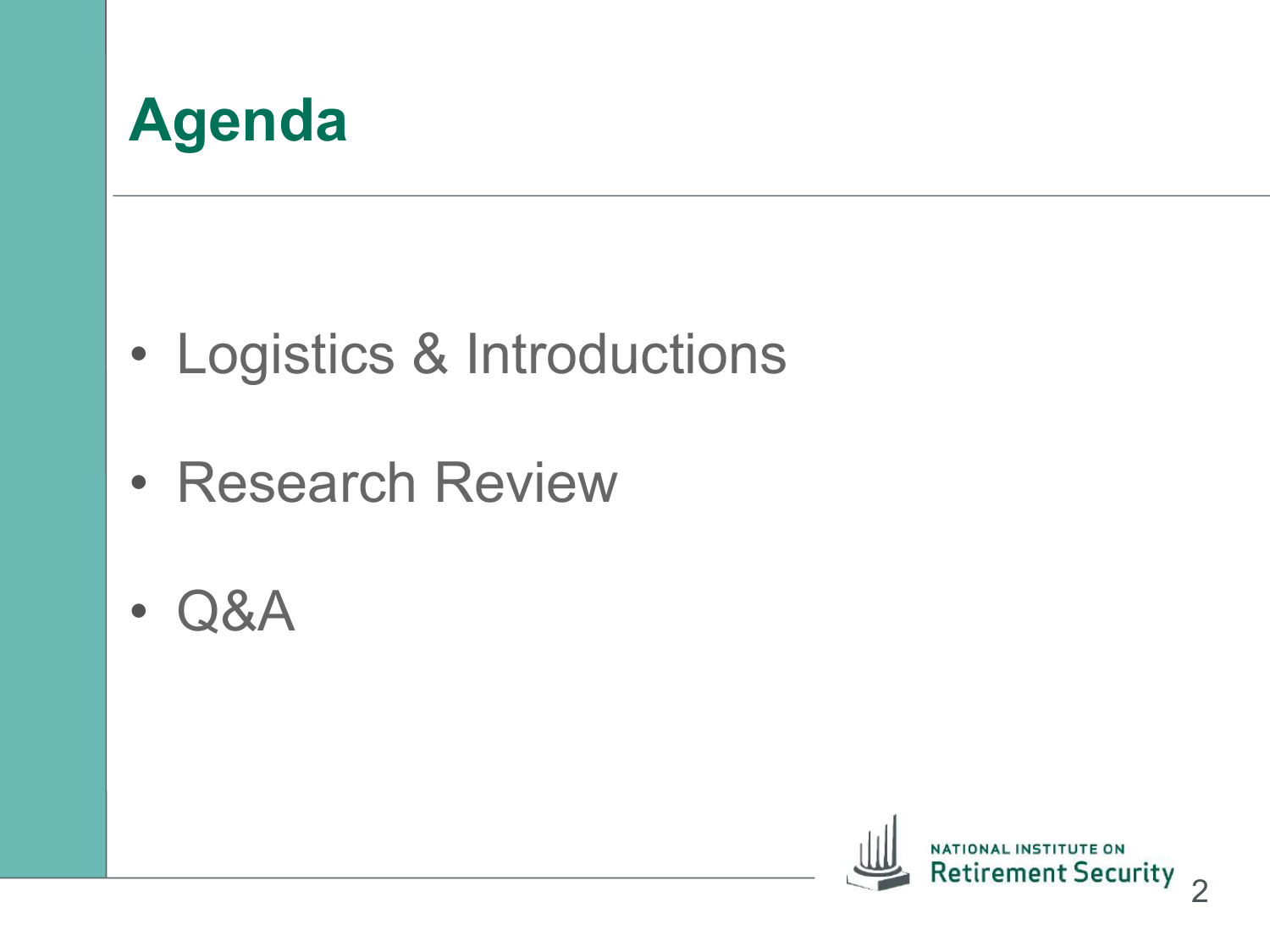# **Webinar Logistics**

- Attendees in listen only mode.
- Questions welcome. Type question using "Question" function on your control panel, and we will answer.
- Research, supporting materials available at www.nirsonline.org.
- Encourage distribution of information @nirsonline #portability #retirementincome
- Audio, technical issues during webinar, contact GoToWebinar at 1-800-263-6317.
- You will receive email with link to replay of webinar.



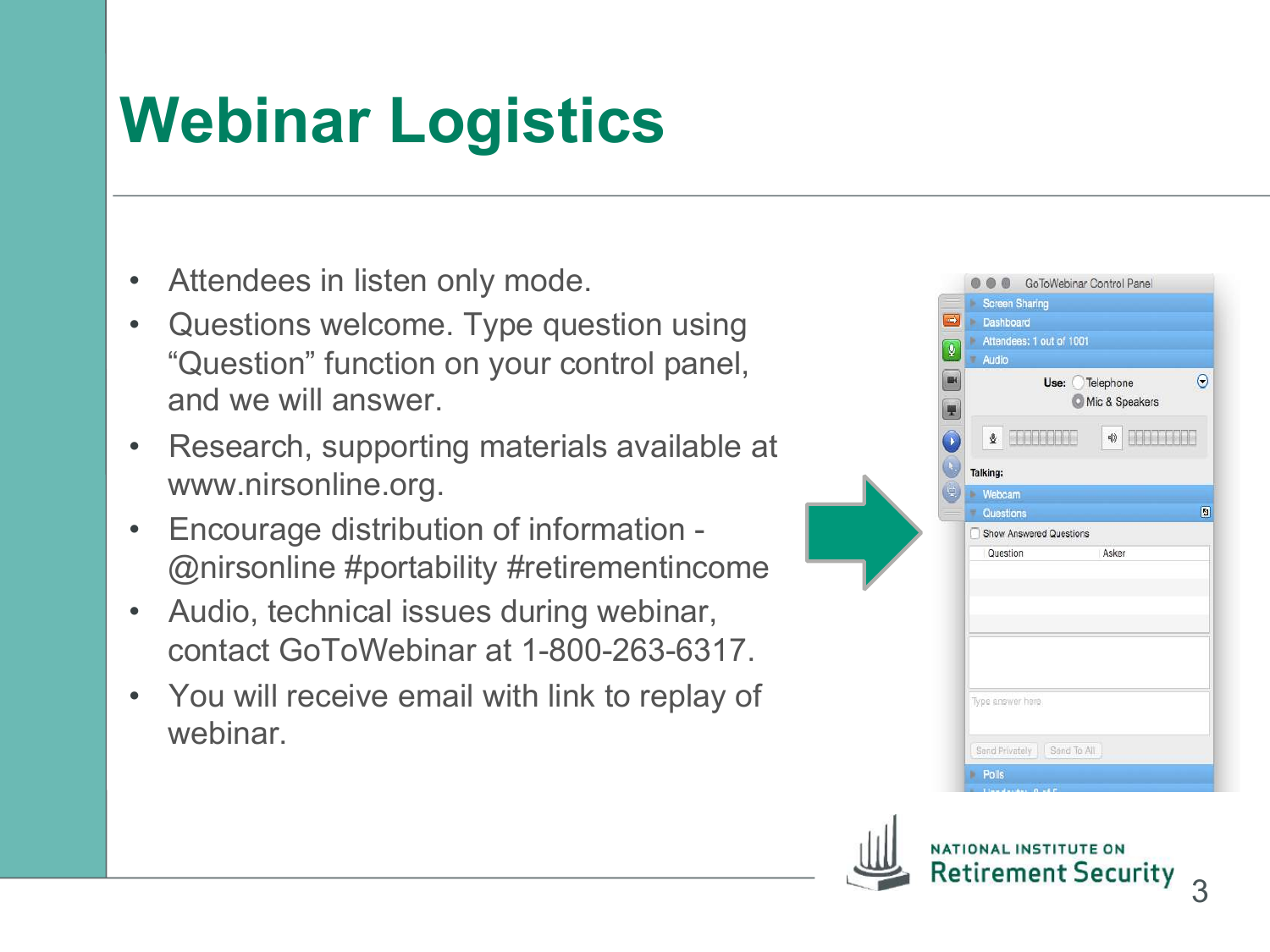## **Speakers**



**Diane Oakley** Executive Director National Institute on Retirement Security



**Jennifer Brown** Manager of Research National Institute on Retirement Security

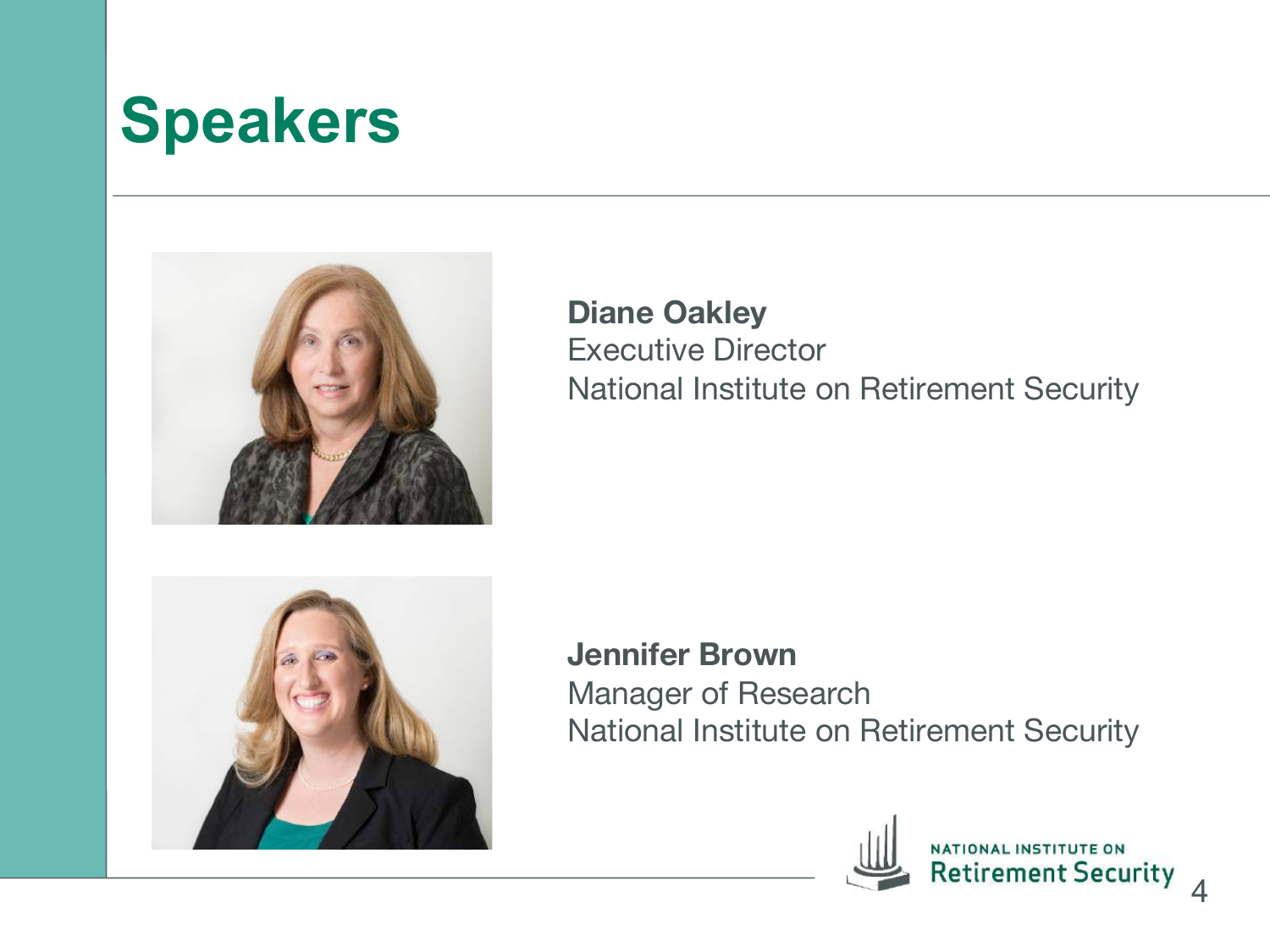## **Why NIRS Considered Both Portability and Preservation of Retirement Income**

- 1. NIRS public opinion research found Americans equally value portability of retirement benefits and income security from a monthly retirement check.
- 2. Concerns that mobile workers derive lower benefits from coverage under public defined benefits pension plans.
- 3. A lack of understanding in how modest changes in public DB pensions can accomplish both retirement goals while preserving cost effectively lifetime retirement income that public employees value.

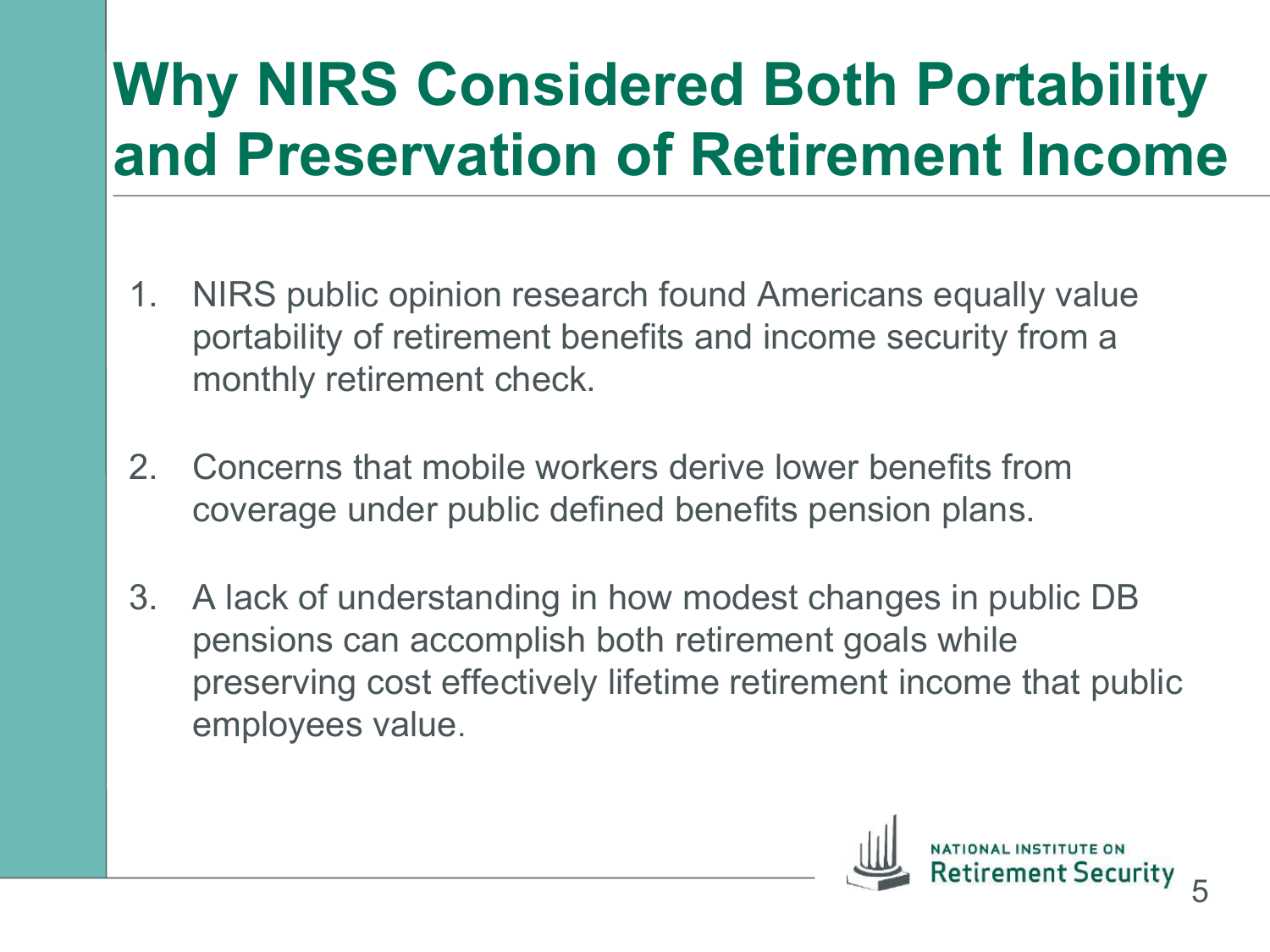## **Methodology**

- NIRS surveyed 89 public pension plans in order to analyze:
	- Plan types;
	- Employee contribution rates;
	- Vesting requirements;
	- Interest rates paid on withdrawn employee contributions;
	- Refunds of member accounts;
	- Re-deposits of employee contributions; and
	- Ability to purchase service credits.
- For new members that join plans.
- All survey results from 89 public pension systems published in the Appendices to the report.
- Not all systems replied to data request. As such, some data that published obtained through public sources including the Public Plan Database, NASRA reports and the systems' websites.

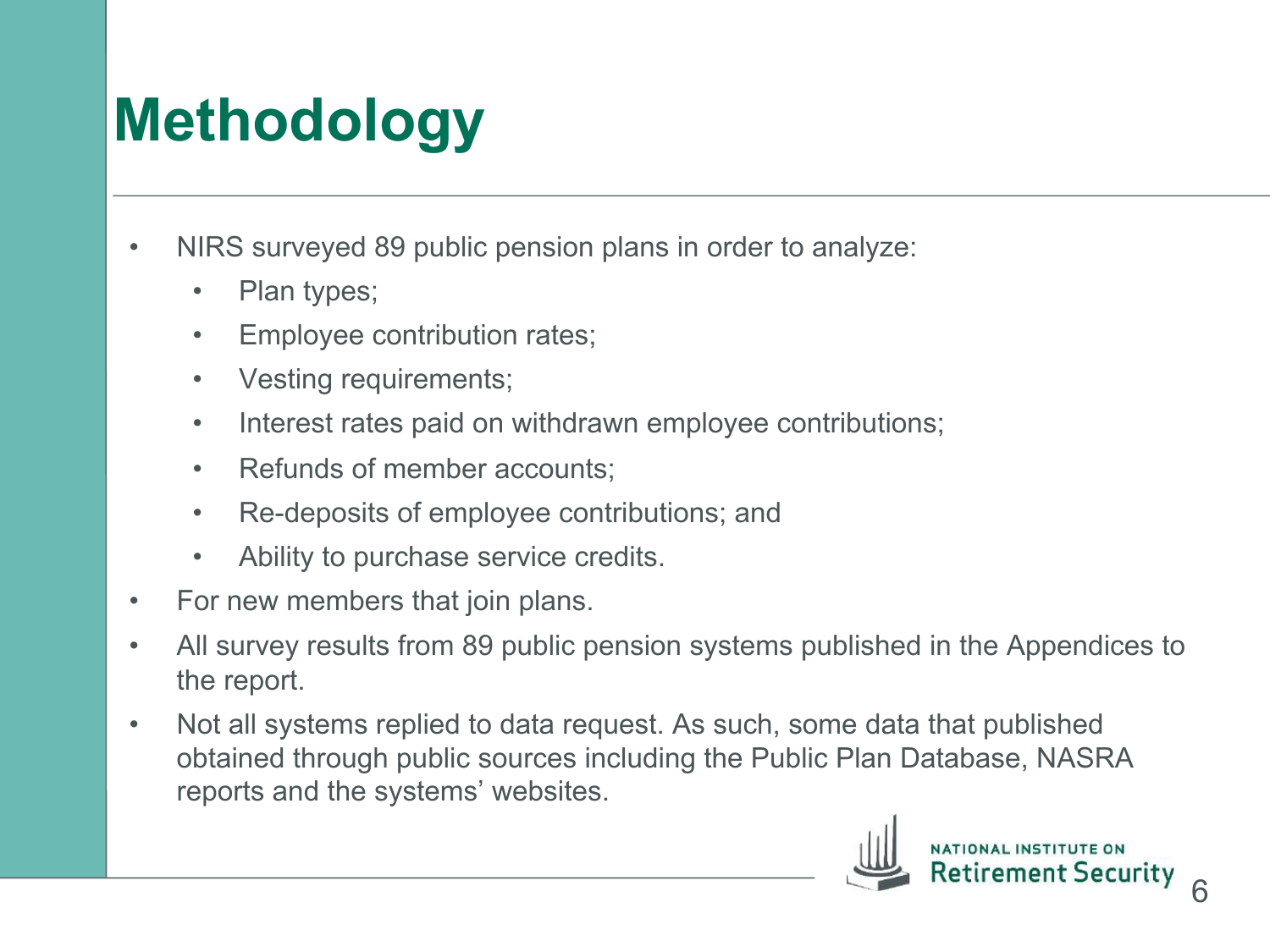## **Key Findings on Portability and Preservation of Retirement Benefits**

- 1. Almost all of public retirement systems surveyed offer a DB pension plan.
- 2. Many public pension plans have adopted features allowing individuals changing jobs to retain, even increase benefits.
- 3. Nearly all public DB systems allow purchase of additional service credits to increase benefits.
- 4. Many plans have features increasing benefits for short, moderate term employees.



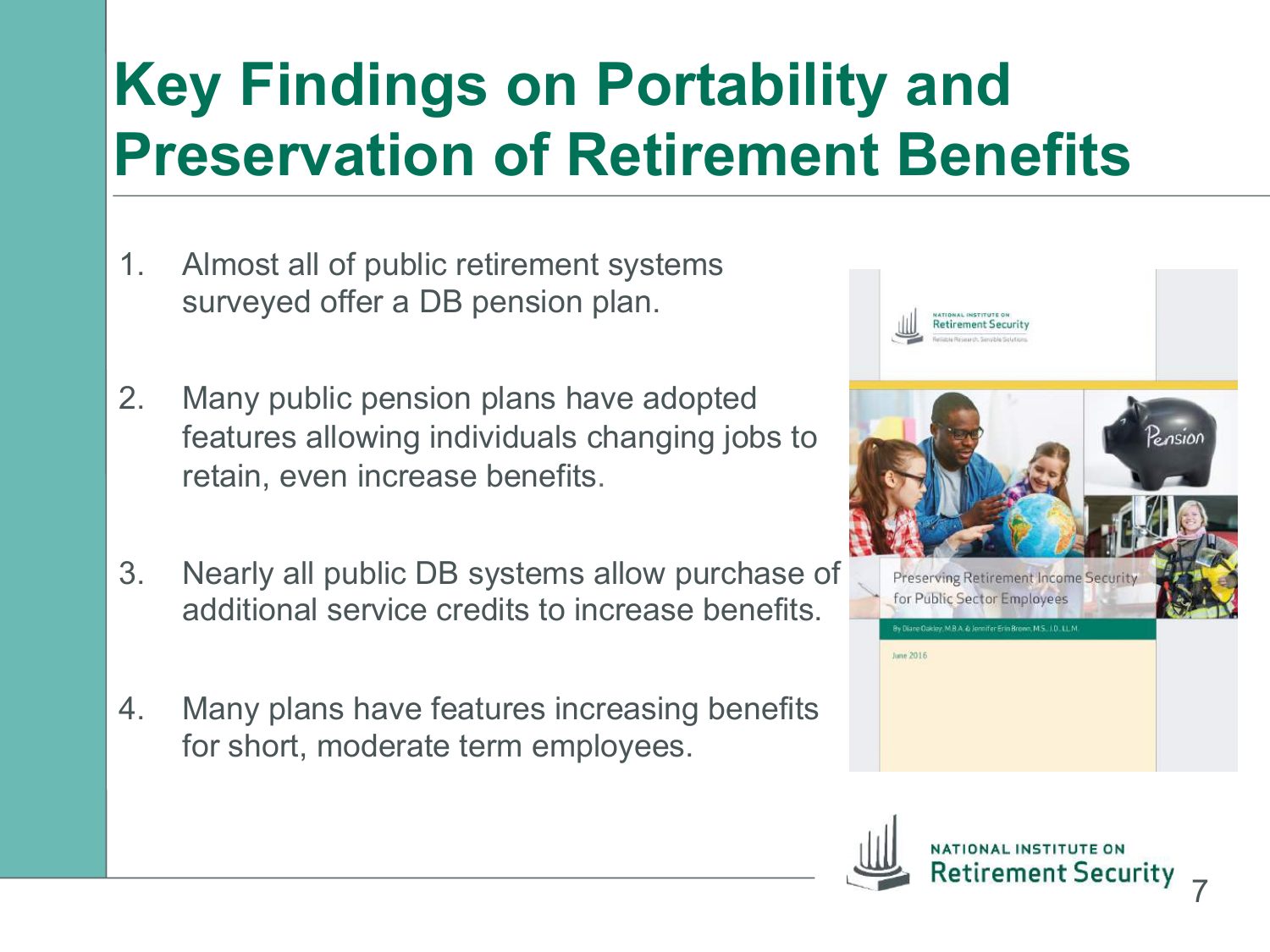### **Most Public Pension Systems Offer New Members with a Traditional DB Pension**



Source: Authors' Calculations. \*Totals may not add up exactly due to rounding.

- Provides New Members with a DB Benefit
- Provides New Members with a Combination Benefit
- Provides New Members with a Cash Balance Benefit

Provides New Members with only a DC Benefit

- 71 plans (80%) provide a DB benefit
- 10 plans (11%) provide a combination benefit
- 4 plans (5%) provide a cash balance benefit

NATIONAL INSTITUTE ON

**Retirement Security** 

• 4 plans (5%) provide only a DC benefit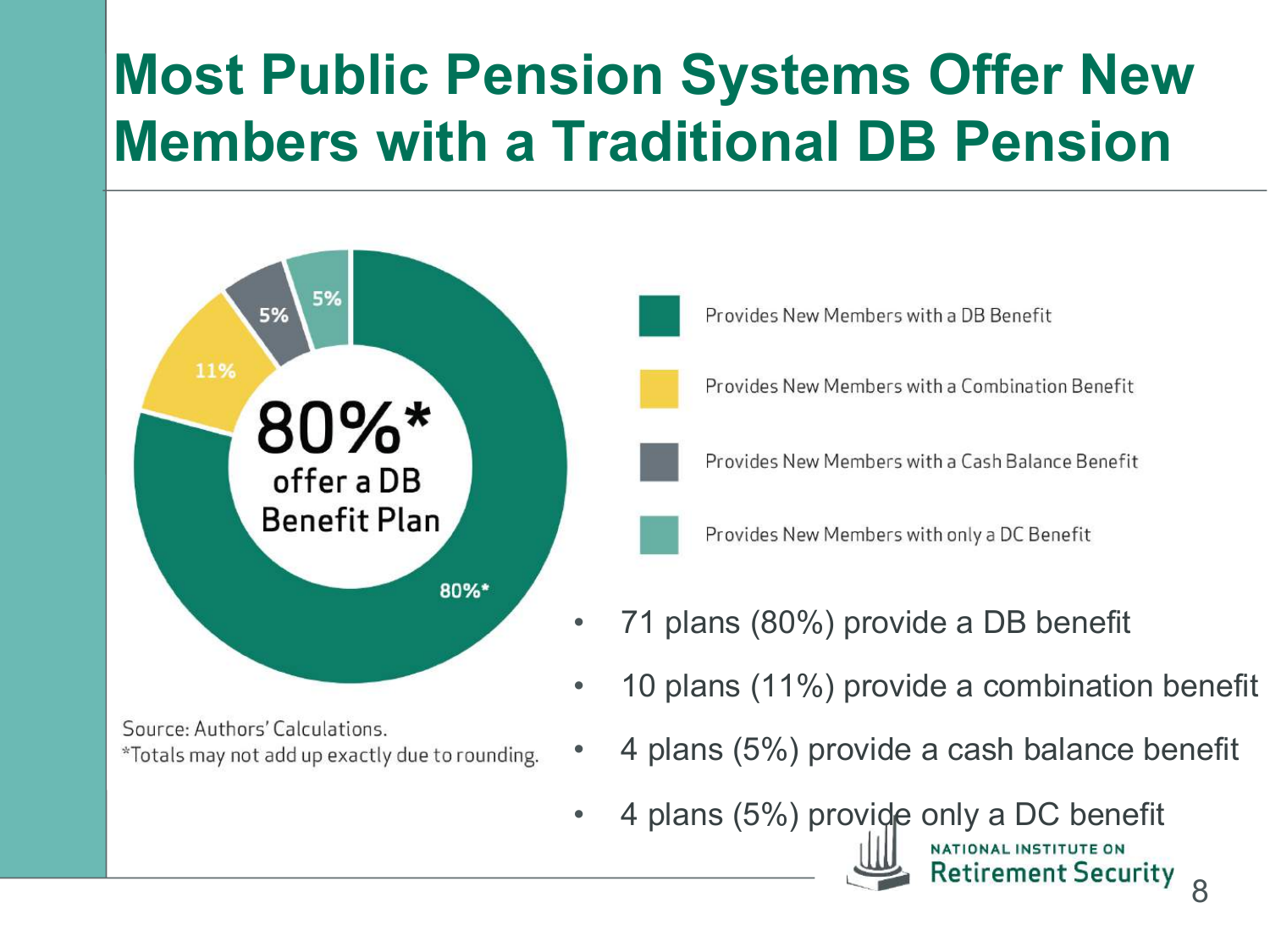#### **Most Pension Systems Surveyed Require Five Years of Service or Less to Vest**



- 13 plans require  $<$  4 YOS to vest
- 39 plans require 5 YOS to vest
- 29 plans require 10 YOS to vest
- 4 plans require 7-8 YOS to vest
- 3 public safety plans require 15 YOS or more to vest

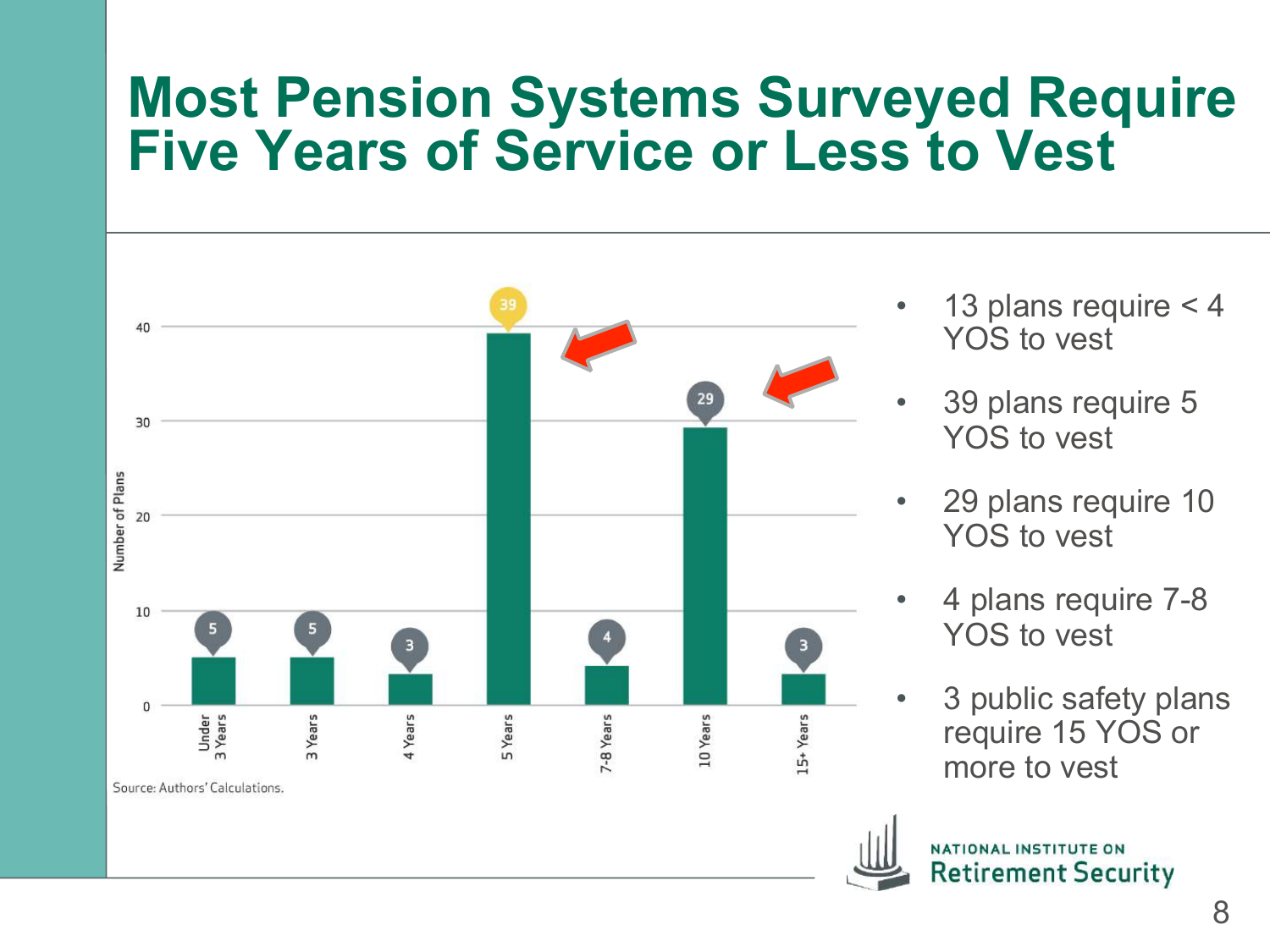### **The Average Employee Contribution is 6.68% of Pay for New Members**





NATIONAL INSTITUTE ON **Retirement Security**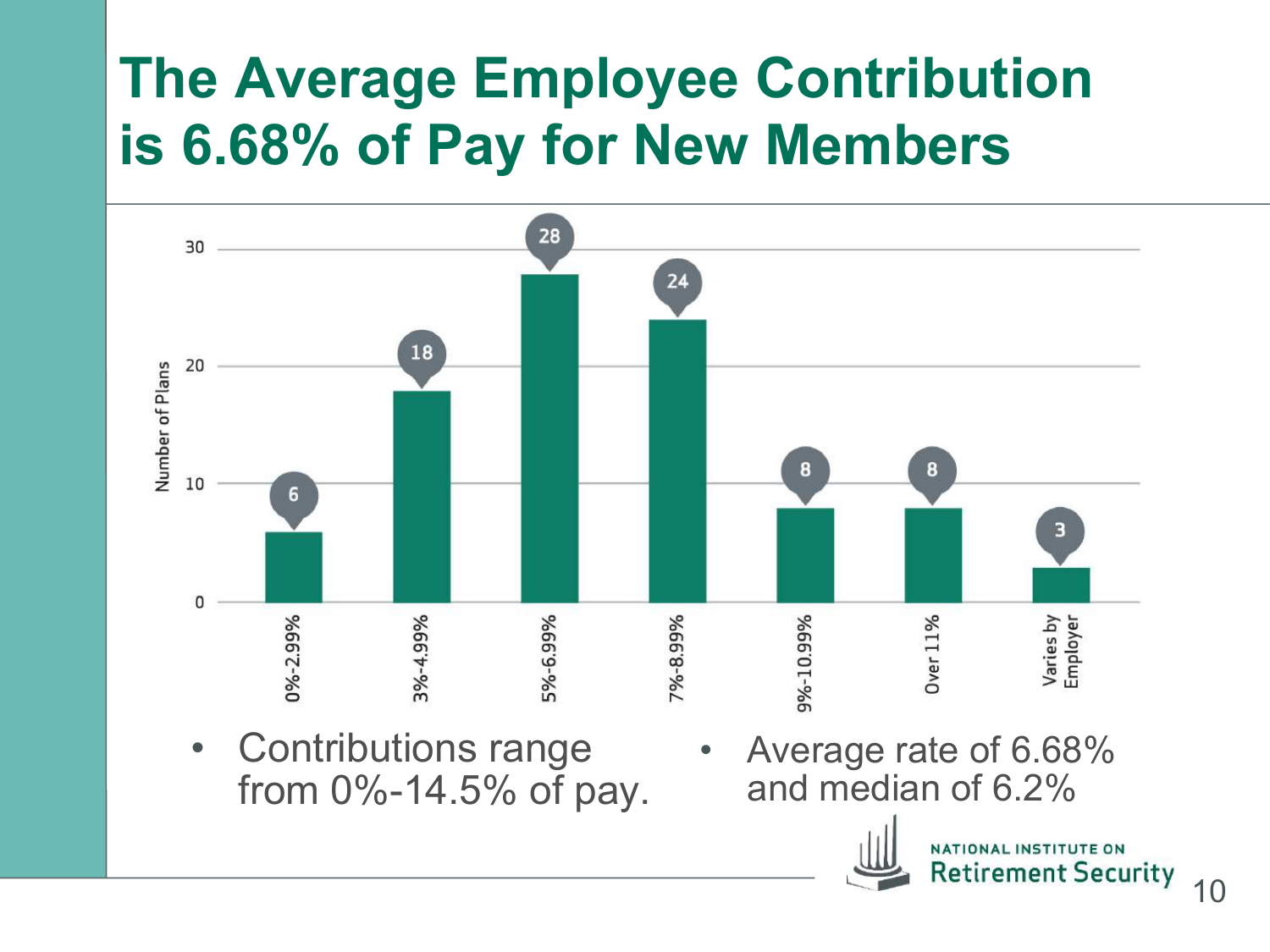## **71% of Public Pension Systems Provide Employees with Interest on Contributions**



- Interest rates vary widely, with a highest rate of 8.7%.
- Average of 3.86% and a median of 4%.

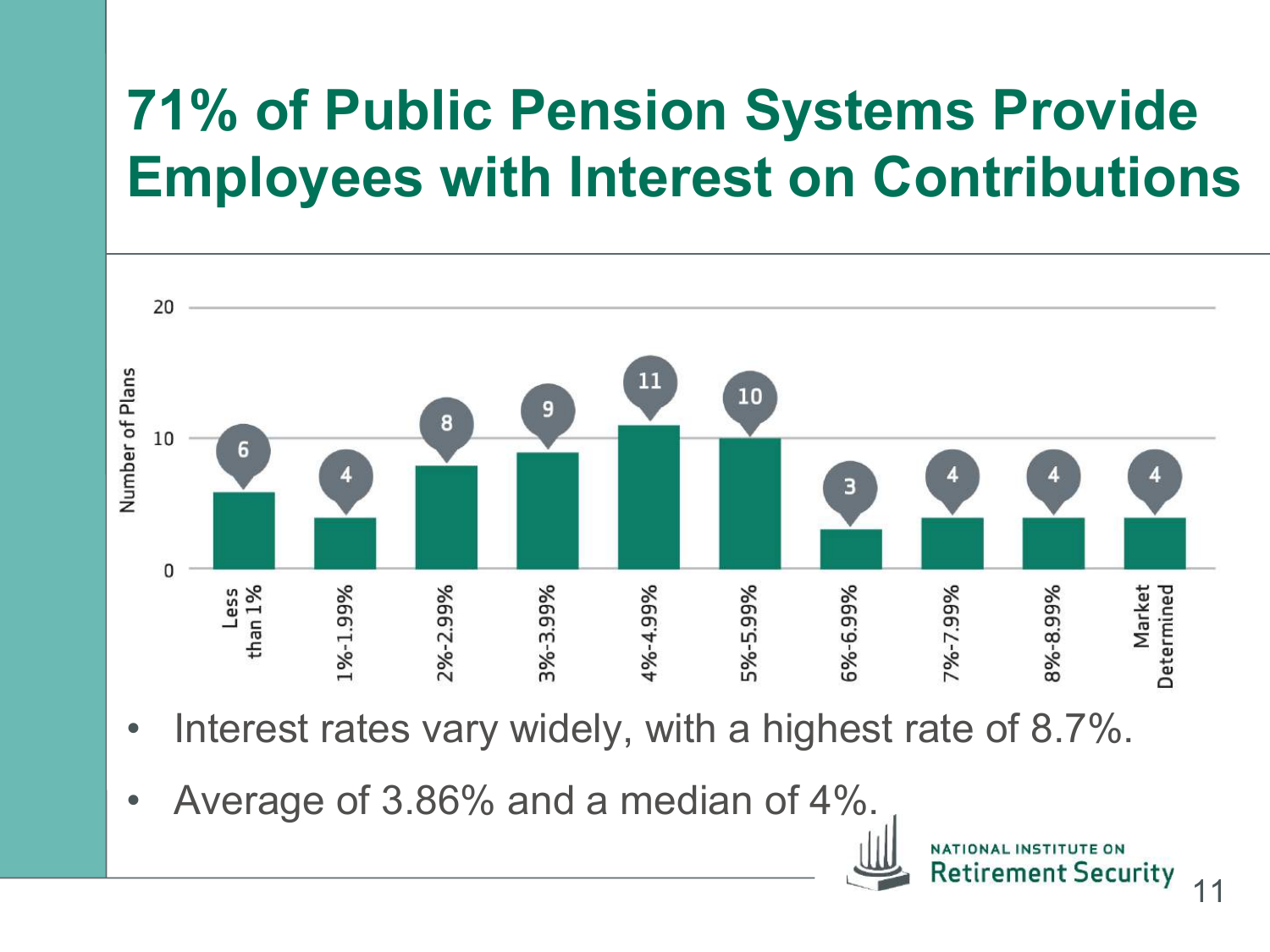### **Most Public Pension Plans Allow Members to Later Rejoin System, Repay Refunds**



- 59 systems allow for members to rejoin and pay interest
- Range from 0.1% to 10% interest
- Average of 6.46% and a median of 6.7%

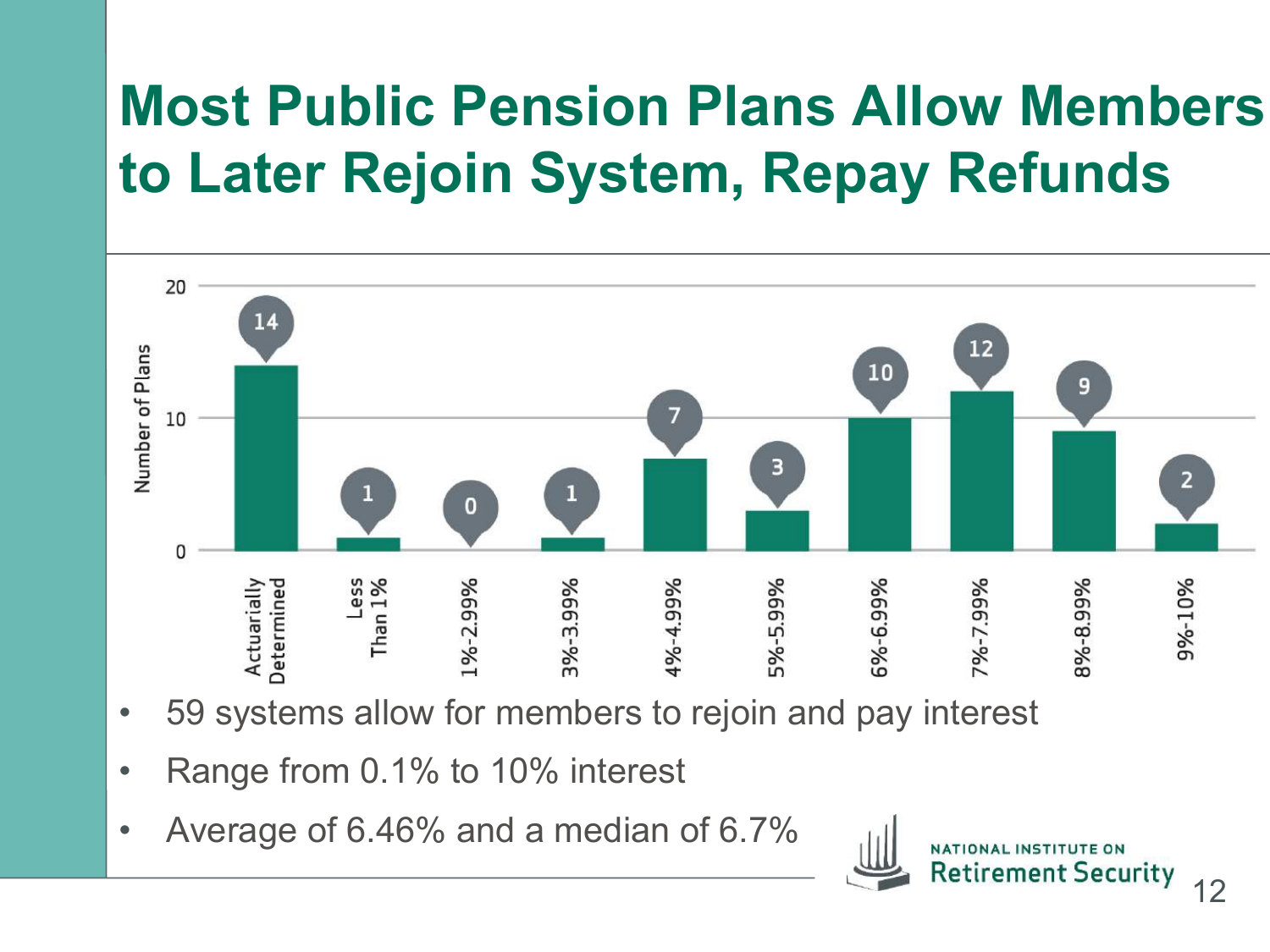### **Nearly All Public Pension Systems Allow Members to Purchase Additional Service Credits**



- 59 plans allow purchase of State Government Service
- 31 plans allow purchase of Federal Government Service
- 45 plans allow for FMLA/ personal leave
- 16 plans allow for purchase of private school service
- 19 plans allow for AmeriCorps or Job Corps service



**Retirement Security**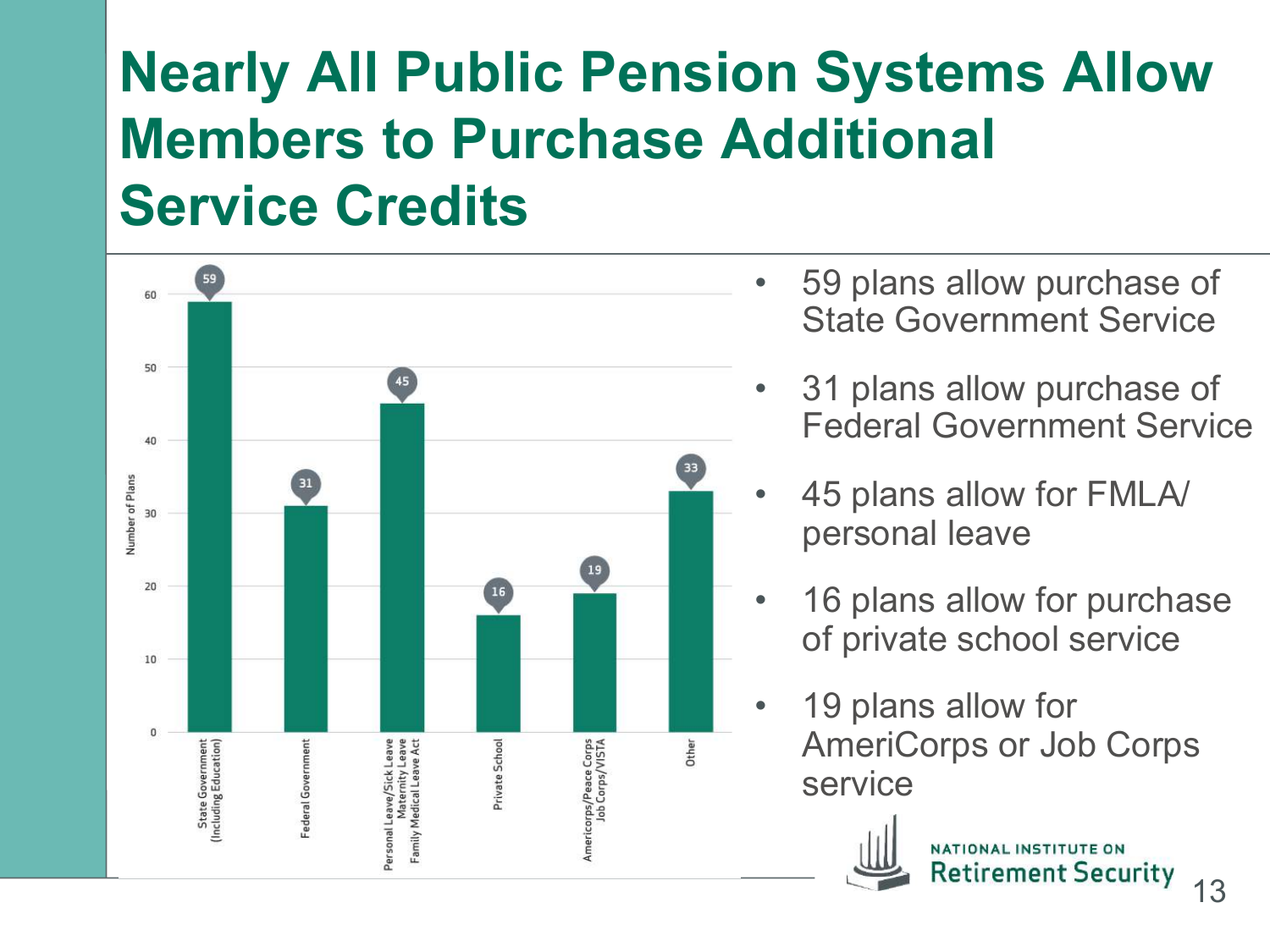## **Nearly All Public Pension Systems Allow Members to Purchase Additional Service Credits (continued)**

**33 plans allow purchase of additional service including:** 

- Adoption leave credit
- Fulbright scholarship
- Homebound teaching
- Legislative staff internship
- Private employment
- Teacher corps
- Workman's **Compensation**

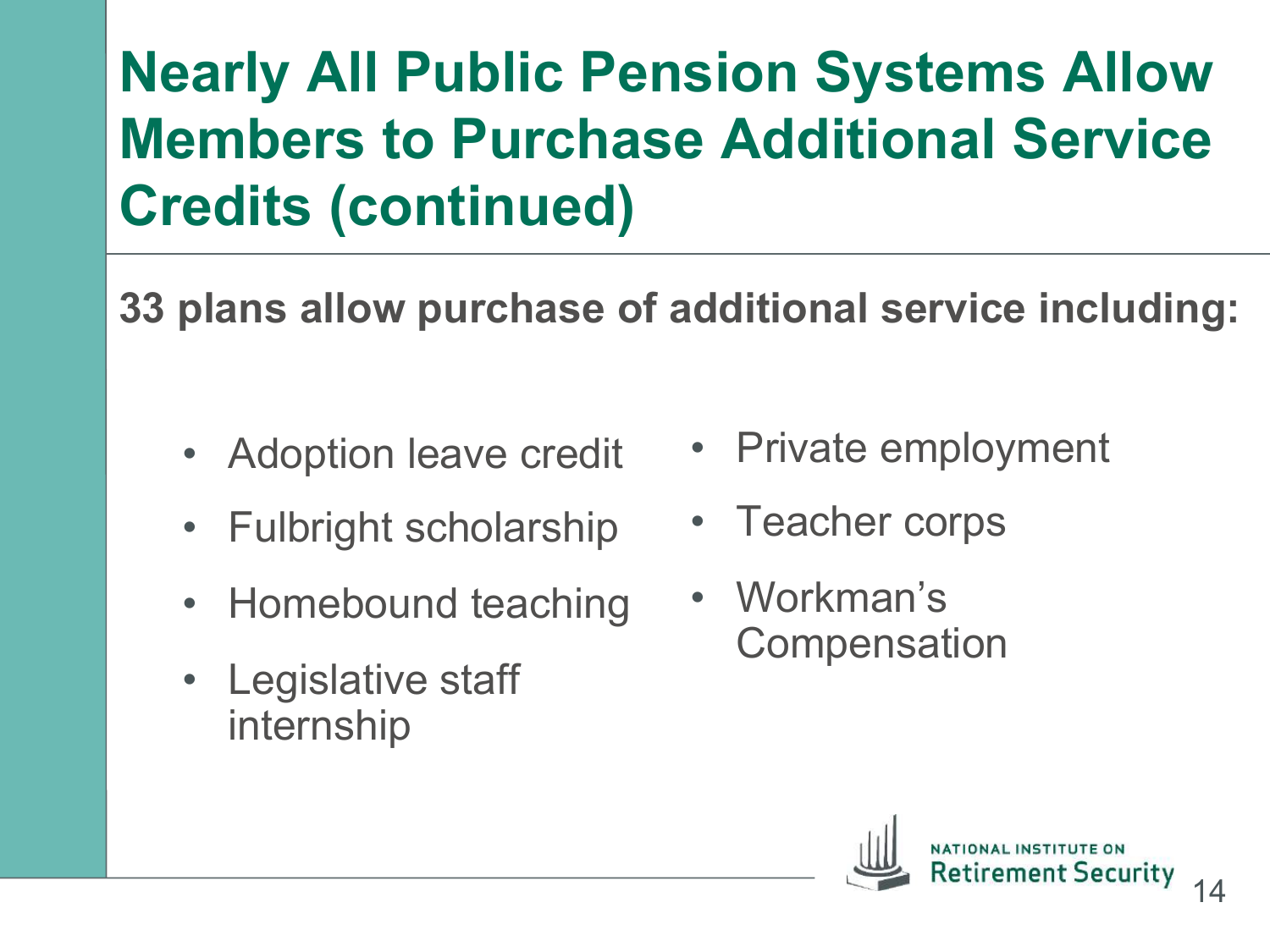#### **Nearly Every State Retirement System Goes Beyond the Requirements of USERRA** wang arong otalo nomomome<br>Svetam Goae Ravond tha



• In 70% of the states, members can purchase five or more years of military service credits. military service credits. This law was also the 1994 (USERRA) and Reemployment Rights Act of 1994 (USERRA). This law was also the 1994 (USERRA). This law was also the 1994 (USERRA). This law was also the 1994 (USERRA). Thi



NATIONAL INSTITUTE ON Retirement Security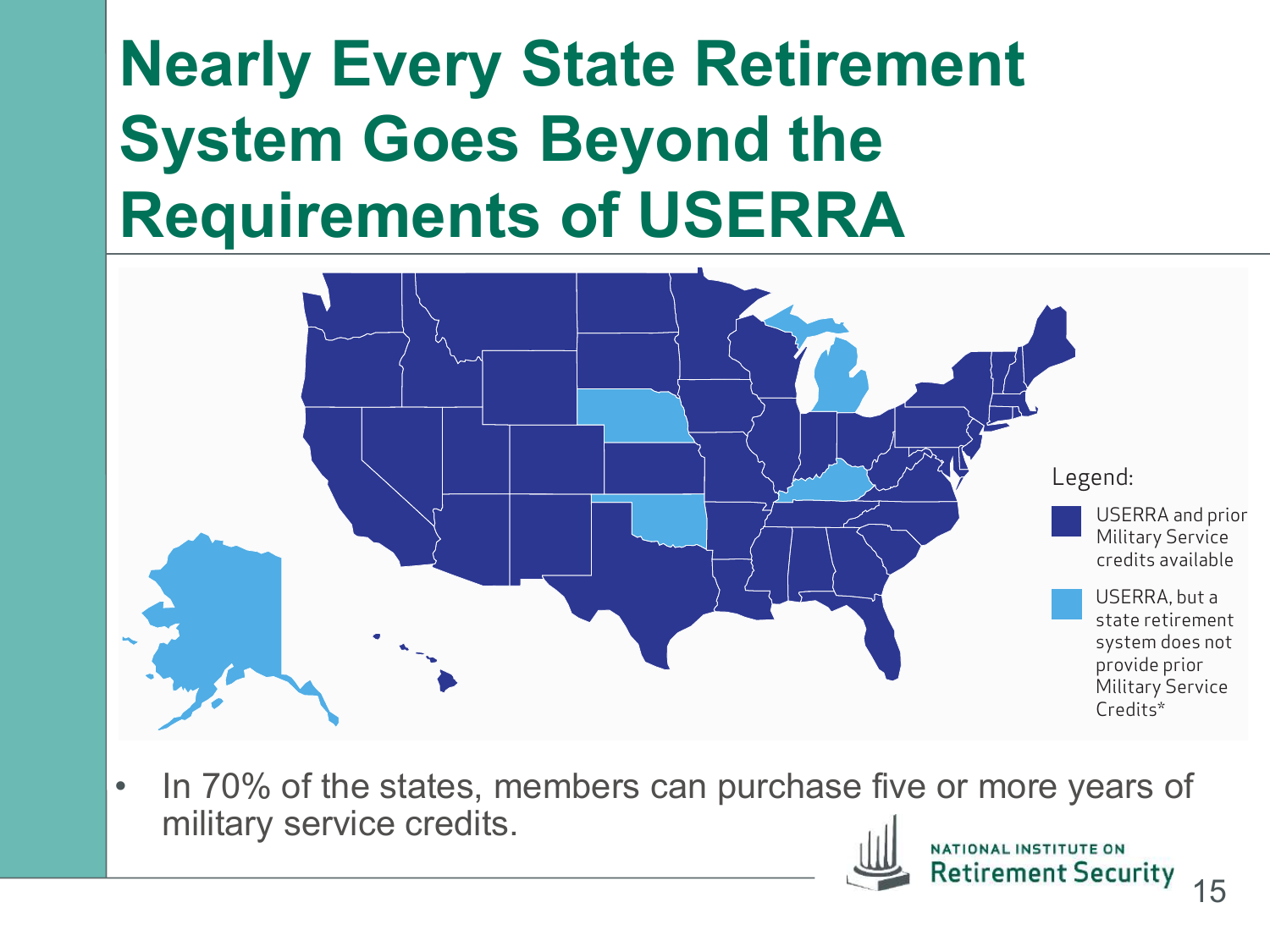## **North Dakota PERS Portability Enhancement Program (PEP)**

- North Dakota PERS offers its employees an optional retirement feature to provide greater portability.
- Under the PEP, an employee can vest in the employer portion of the DB plan by participating in a supplemental DC plan.
- For every dollar that the employee invests in the DC plan (up to four percent of salary per year), PERS reallocates one dollar from the employer contribution to the DB plan into the member's account, which accelerates the vesting for that amount sooner.
- Should the employee leave ND PERS, they can withdraw the larger member account and transfer the value to another plan.

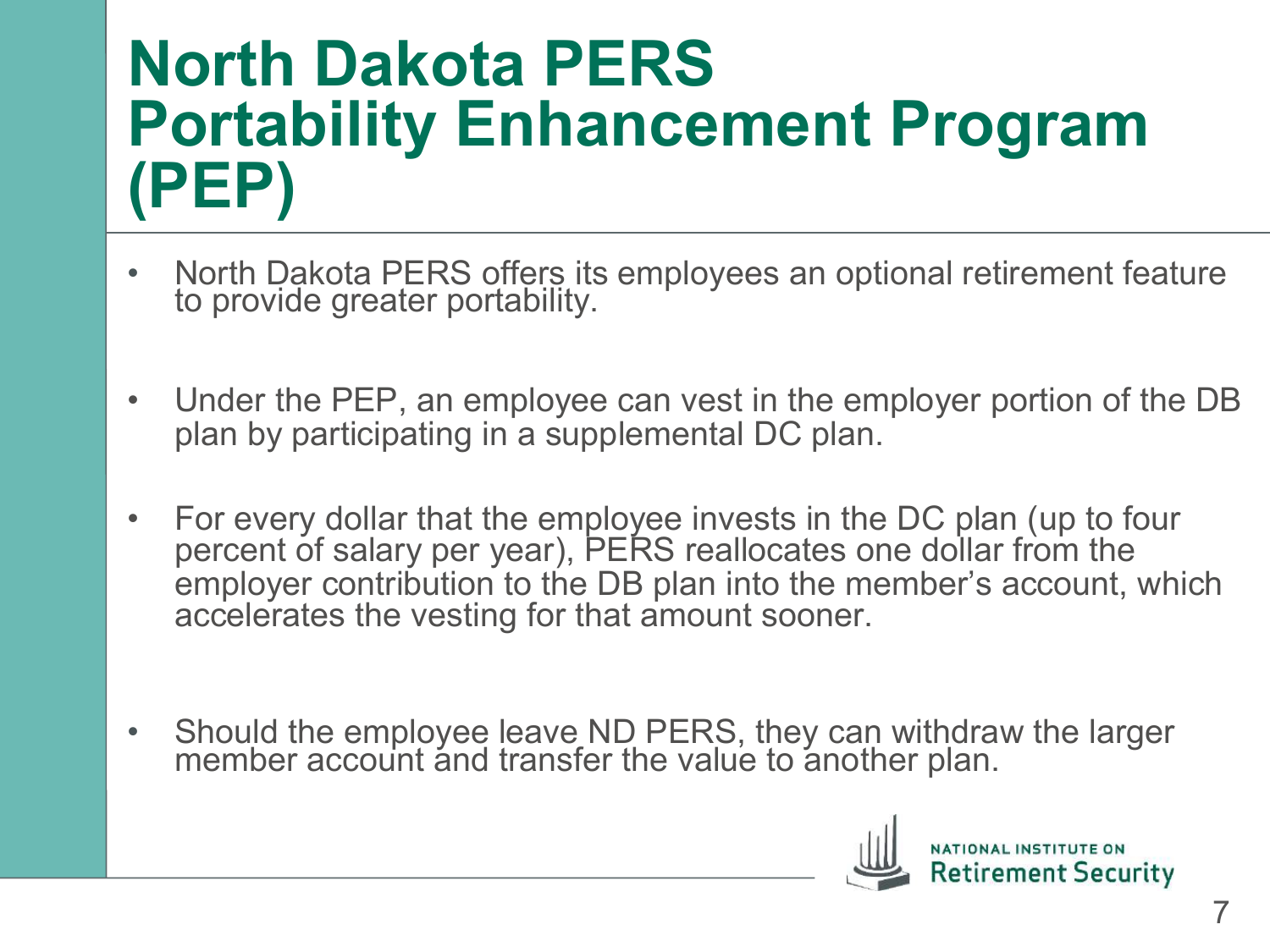# **Colorado PERA: DB Plan Provides the Most Income Replacement**



NATIONAL INSTITUTE ON **Retirement Security** 

17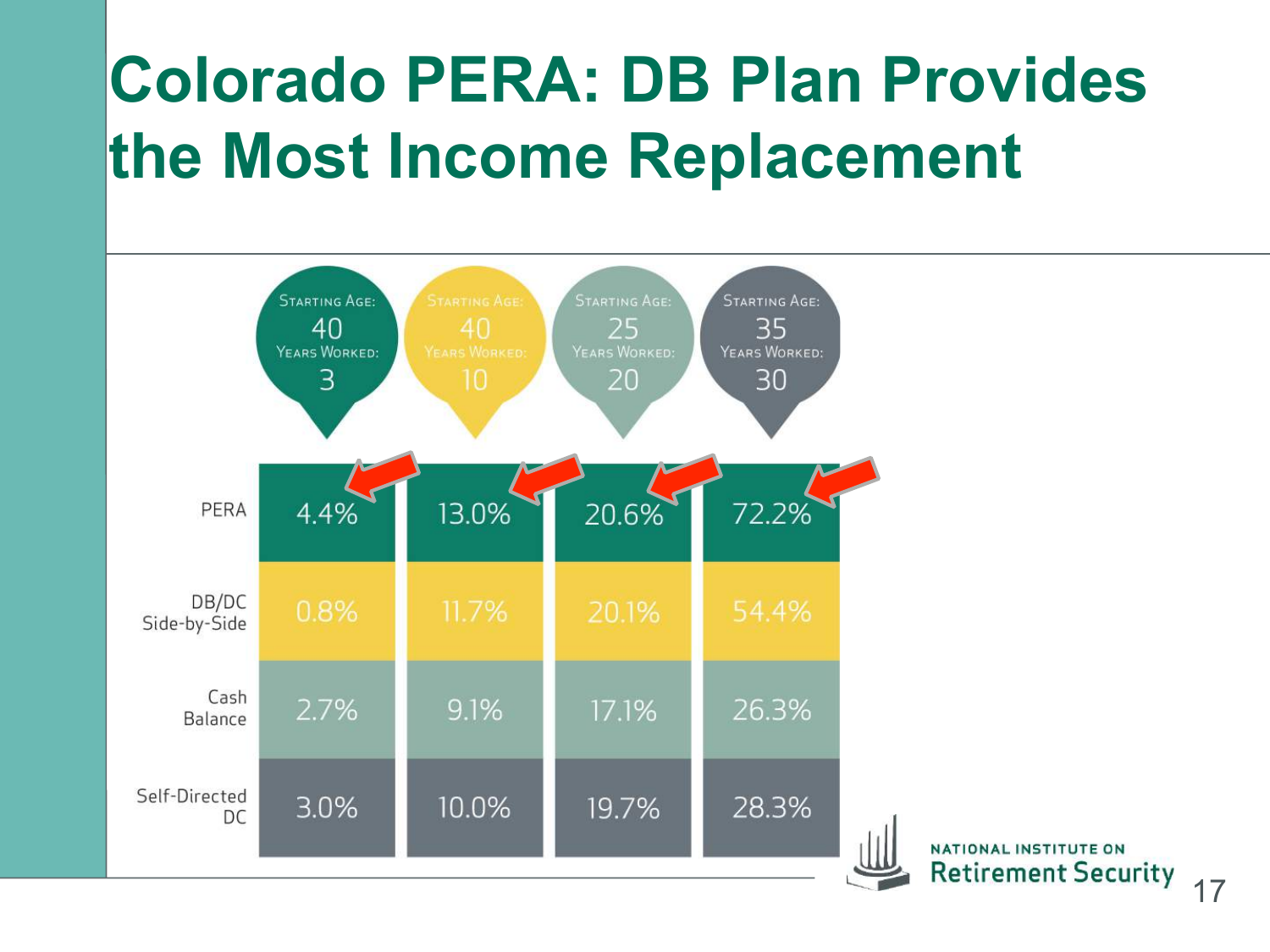## **Colorado PERA Benefit to Encourage Members to Preserve Benefits**

- After termination, if PERA member leaves account with PERA until age 65, the individual can receive higher income benefit based on **100% match of the employee's contributions compounded with credited interest to retirement age.**
- Should a vested employee request a refund of money in PERA after termination, the refund includes a 50% match of employee's account. Nonvested employees receive only value of account as a refund.
- Even non-vested employees maintaining PERA accounts until 65 also receive 100% match on value accumulated in employee's account at retirement.
- PERA members may convert accounts into an annuity at PERA assumed rate of return, which is less costly than purchasing an annuity from an insurance company.

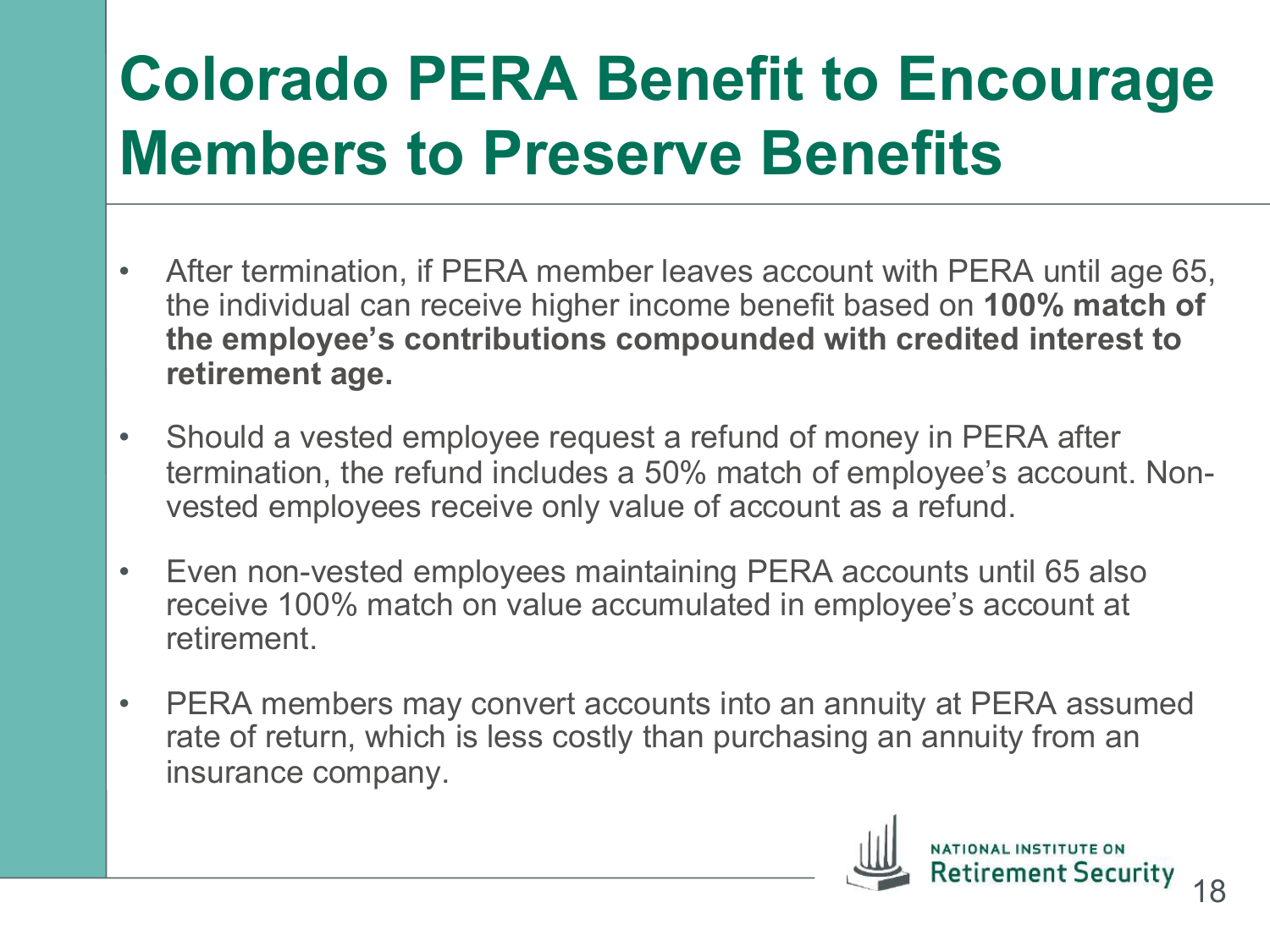## **Colorado PERA Special Benefit, cont.**

| <b>10 YEARS OF SERVICE</b> |                              |                              |                                                                                                   |                          |          |                                                                     |                           |           |  |  |  |  |
|----------------------------|------------------------------|------------------------------|---------------------------------------------------------------------------------------------------|--------------------------|----------|---------------------------------------------------------------------|---------------------------|-----------|--|--|--|--|
| Hire<br>Age                | Salary at<br>Date of<br>Hire | Age at<br><b>Termination</b> | Lump Sum Payable at Termination,<br>including the employer match on the<br>employee contributions |                          |          | Lump Sum Payable at Age 65<br>(option to convert to montly annuity) |                           |           |  |  |  |  |
|                            |                              |                              | Employee<br>Contributions<br>with Interest                                                        | 50%<br>Employer<br>Match | Total    | Employee<br>Contributions<br>with Interest                          | 100%<br>Employer<br>Match | Total     |  |  |  |  |
| 25                         | \$25,000                     | 35                           | \$31,400                                                                                          | \$15,700                 | \$47,100 | \$76,200                                                            | \$76,200                  | \$152,400 |  |  |  |  |
| 40                         | \$45,000                     | 50                           | \$51,400                                                                                          | \$25,700                 | \$77,100 | \$80,100                                                            | \$80,100                  | \$160,200 |  |  |  |  |

Source: Gabriel, Roeder, Smith & Company.

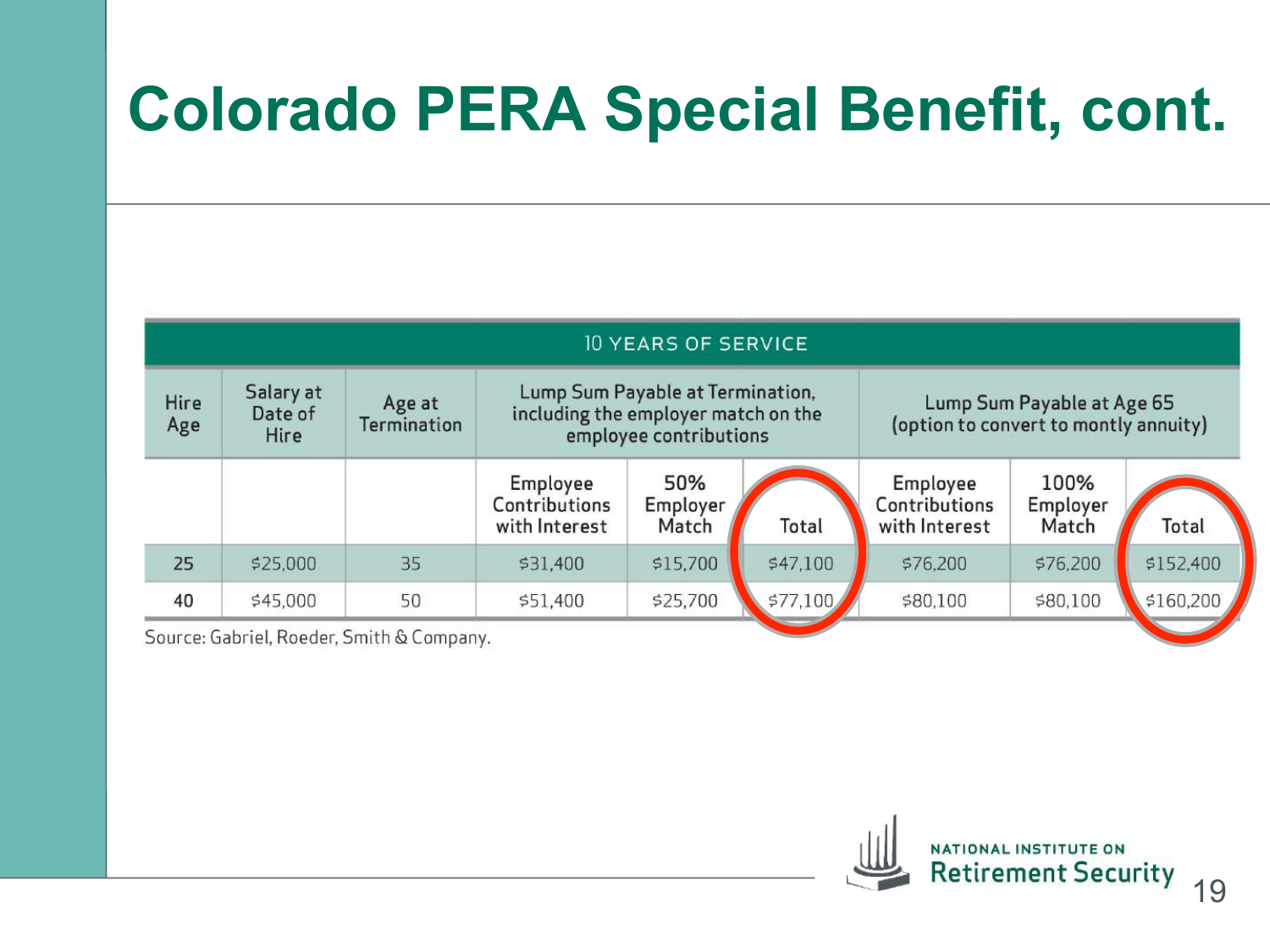# **Colorado PERA Special Benefit (continued)**

| <b>3 YEARS OF SERVICE</b> |                                     |                              |                                                                                                   |                         |          |                                                                     |                           |          |  |  |  |  |
|---------------------------|-------------------------------------|------------------------------|---------------------------------------------------------------------------------------------------|-------------------------|----------|---------------------------------------------------------------------|---------------------------|----------|--|--|--|--|
| Hire<br>Age               | Salary at<br>Date of<br><b>Hire</b> | Age at<br><b>Termination</b> | Lump Sum Payable at Termination,<br>including the employer match on the<br>employee contributions |                         |          | Lump Sum Payable at Age 65<br>(option to convert to montly annuity) |                           |          |  |  |  |  |
|                           |                                     |                              | Employee<br>Contributions<br>with Interest                                                        | No<br>Employer<br>Match | Total    | Employee<br>Contributions<br>with Interest                          | 100%<br>Employer<br>Match | Total    |  |  |  |  |
| 25                        | \$25,000                            | 28                           | \$6,700                                                                                           | \$0                     | \$6,700  | \$19,900                                                            | \$19,900                  | \$39,800 |  |  |  |  |
| 40                        | \$45,000                            | 43                           | \$11,700                                                                                          | \$0\$                   | \$11,700 | \$22,500                                                            | \$22,500                  | \$45,000 |  |  |  |  |
| 55                        | \$55,000                            | 58                           | \$14,200                                                                                          | \$0                     | \$14,200 | \$17,400                                                            | \$17,400                  | \$34,800 |  |  |  |  |

Source: Gabriel, Roeder, Smith & Company.

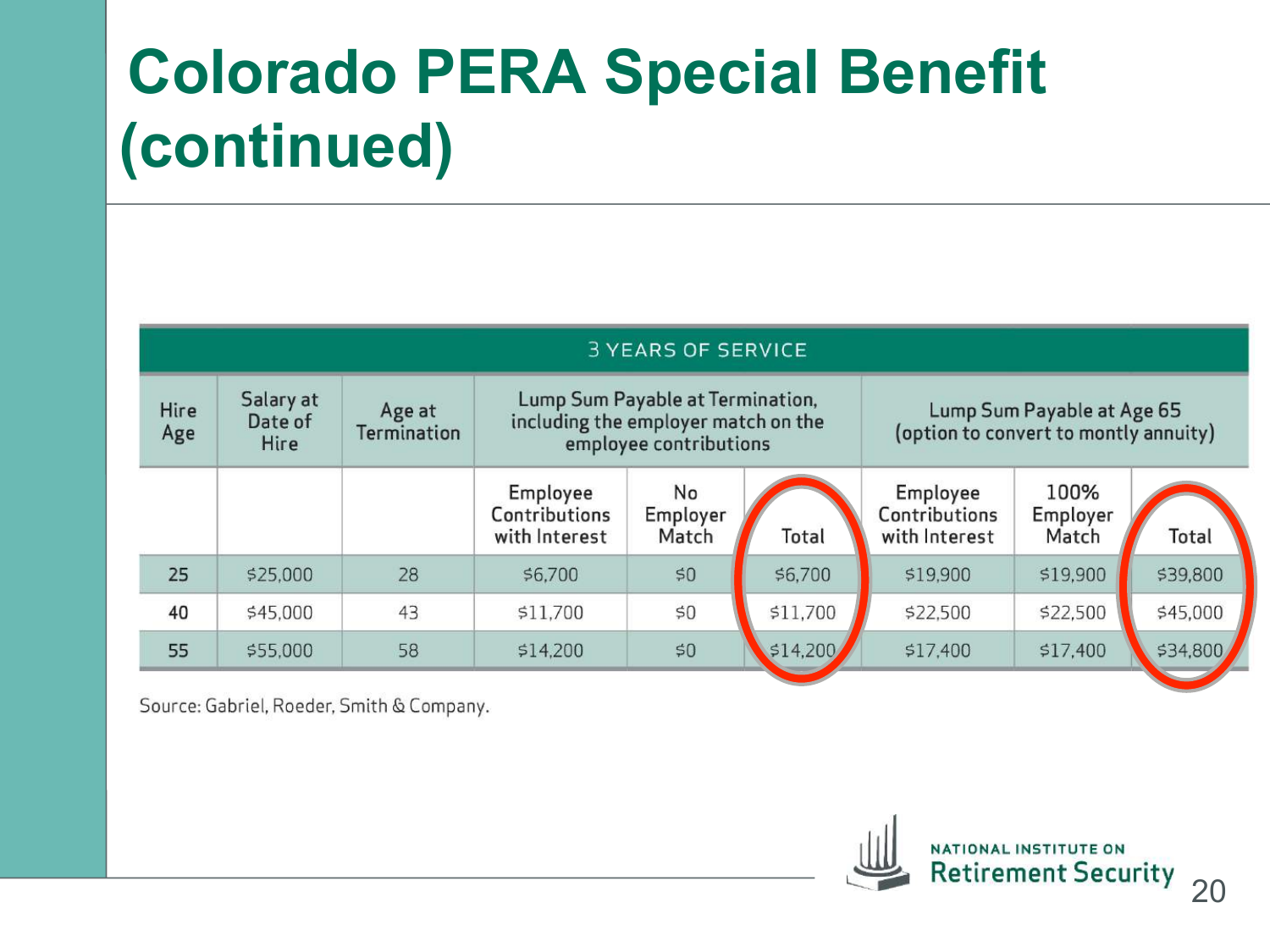# **Other Plan Features that Encourage Preservation of DB Income**

#### **Wisconsin Retirement System's Money Purchase Feature**

- Active employees participate in DB pension, DC account simultaneously
	- $-$  DB benefit is calculated by multiplying YOS x 1.6% x the average c the employee's highest three years' earnings.
	- Money purchase feature computes a retirement annuity benefit based on the money in the employee's account. At retirement, the amount in the money purchase account is annuitized at an assumed five percent interest rate.
- Employee receives the higher of either the DB benefit or the money purchase annuity.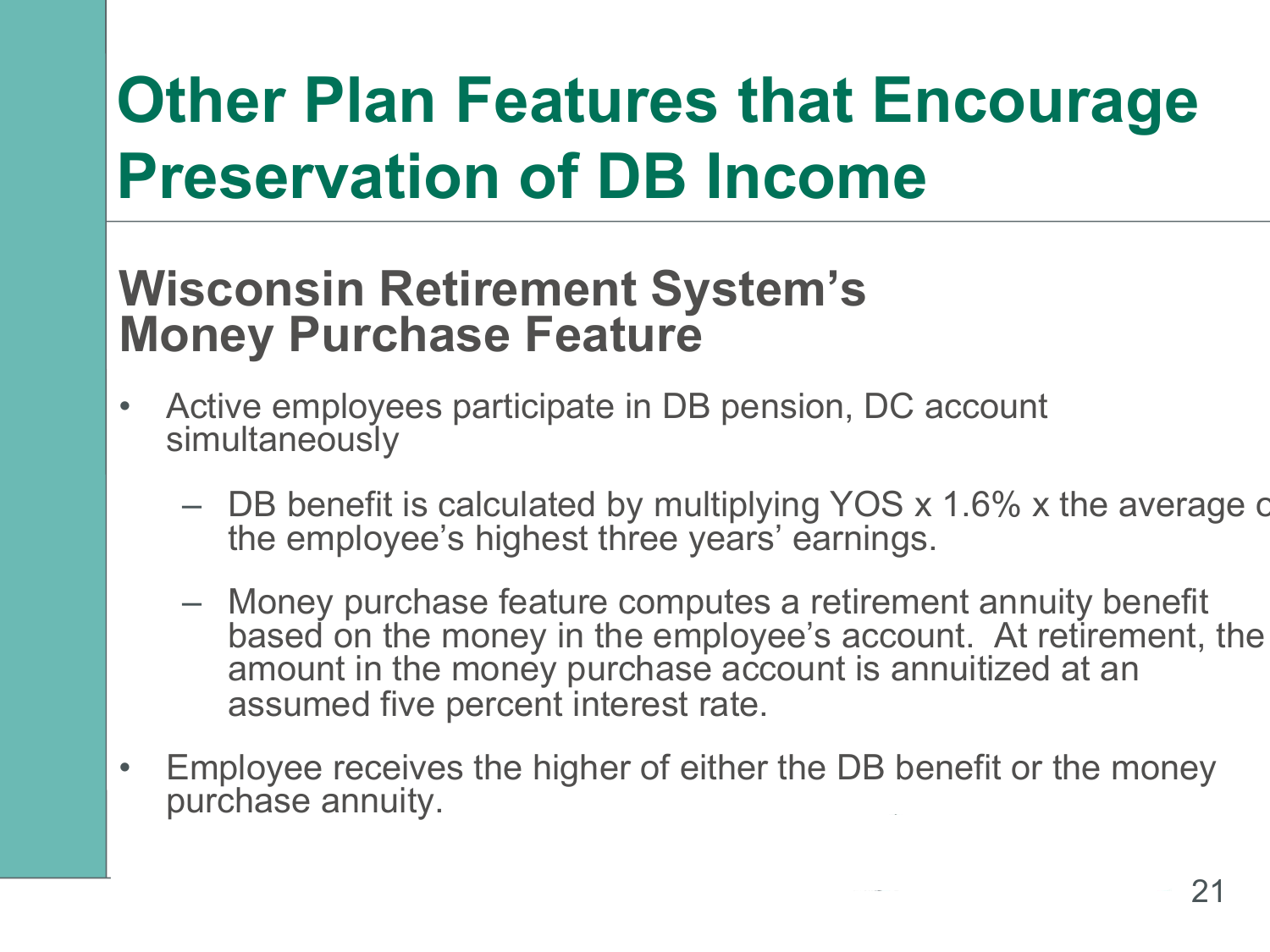## **Unique Plan Features that Encourage Preservation of DB Income, cont.**

#### **Teachers Retirement Association of Minnesota Deferred Retirement Annuity**

• For members who leave before age 55 and are vested, the amount of deferred annuity income would increase by two percent each year from the year of termination until age 55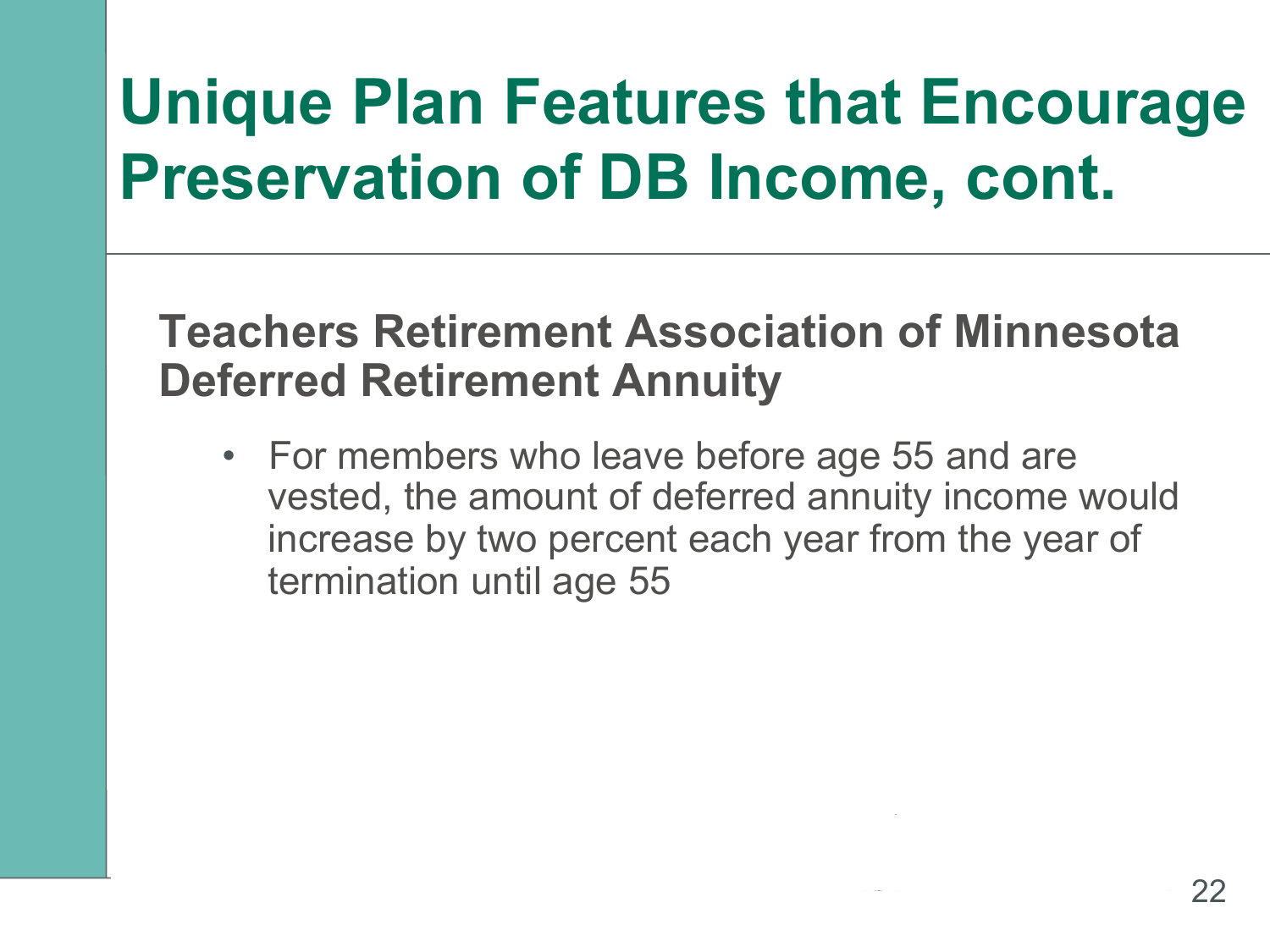## **Unique Plan Features that Encourage Preservation of DB Income, cont.**

#### **Washington State's ERS3, TRS3 and SERS 3 Plans**

- Employees who choose to withdraw DC account values face no loss of income from DB component.
- In fact, if a former employee, who worked for the state of Washington for at least 20 years, leaves job before age 65, deferring retirement until age 65 increases his or her income by approximately 3% for each year.
- Employees can start a reduced DB income as early as age 55 (with ten years of service).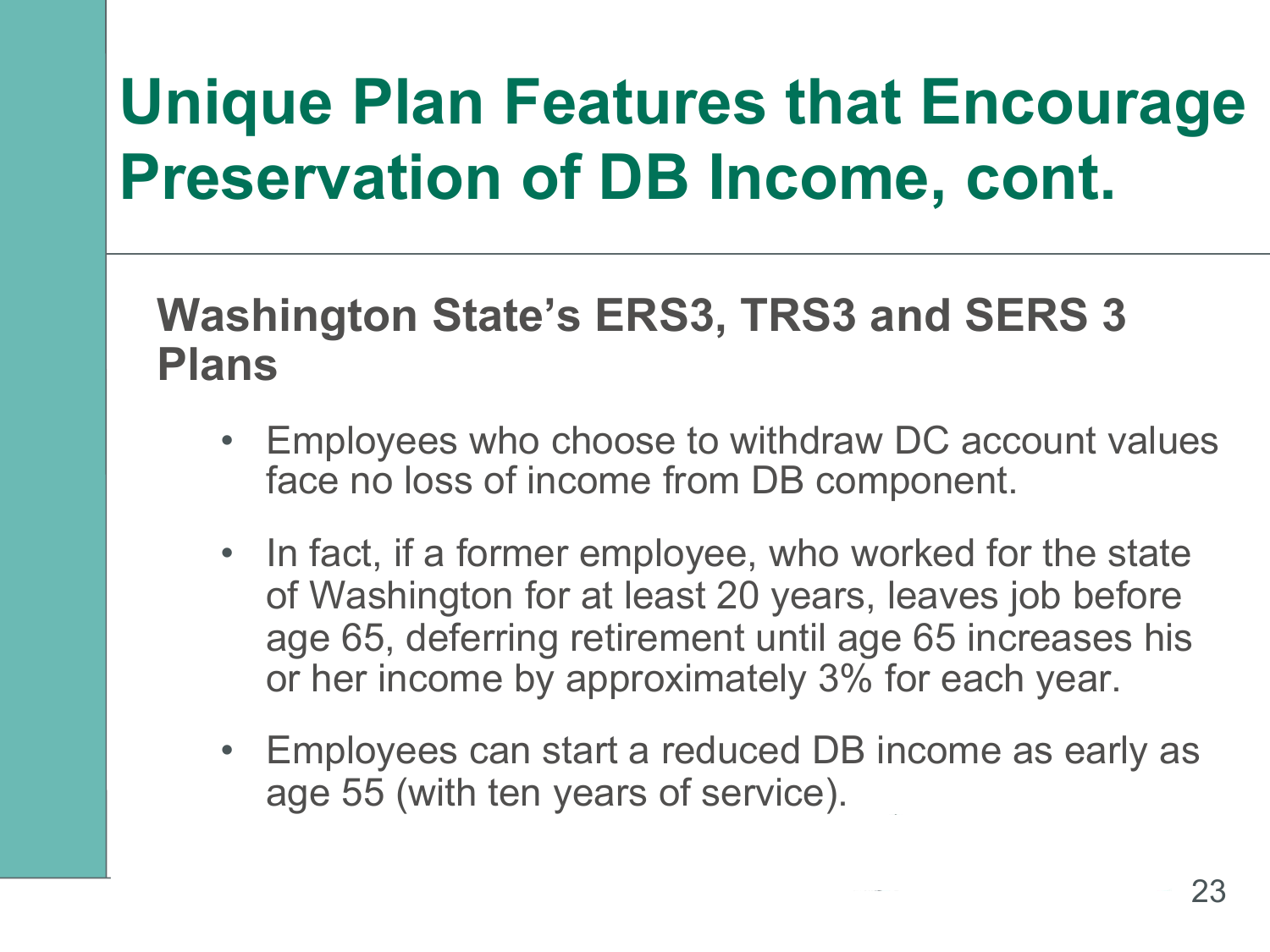# **New Combined Benefit for South Dakota Public Employees (SDRS)**

Pension income for current vested, terminated members increases at the COLA rate up to retirement date.

New generational benefit structure starts on July 1, 2017.

- Offers increased benefit multiplier for most members while eliminating some prior subsidies within plan.
- Adds new Variable Retirement Accounts funded from employer contributions and earnings at plans investment return. Account is payable as a lump sum, a rollover or a supplemental pension benefit at retirement, but not as a member refund.